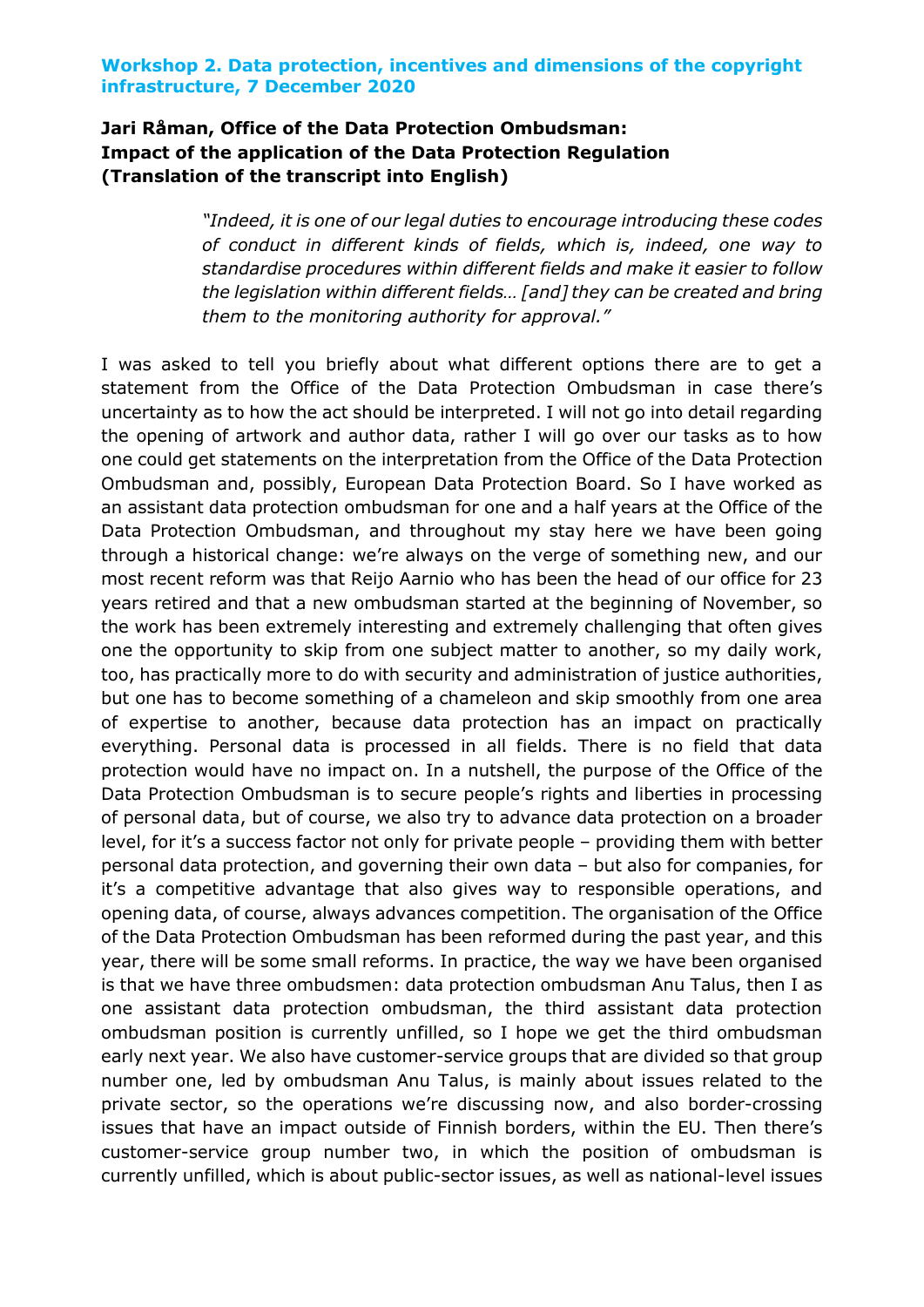that have to do with special national legislation. Then there's customer-service group number three, led by me, which includes criminal issues, authorities working under the Data Protection Act, so the field of administration of justice and security authorities. Indeed, in our organisation, we have the opportunity to deciding on administrative sanction fees, for which we have a sanction board, who have already made the first five solutions this year, deciding on administrative sanction fees. The sanction board consists of us ombudsmen, and now that we're one ombudsman short, we have a substitution arrangement.

In September this year, we founded a board of experts which we will discuss briefly later on, what it does and what opportunities one has to get statements through them. Here is a slide that's crammed with all the statutory tasks that we have. Of course, we do lots of other things as well, but here are the tasks that our office does according to the law. I'll point out only two things: we make statements on legislative and administrative reforms that are related to people's rights and liberties, the protection of liberties. And this is precisely about statement given to public administration, so different kinds of legislative drafting projects in particular ask us for statements in the drafting stage, and naturally, in the committee stage, there is a separate legislation to ask us for statements, but also on administrative reforms led by ministries in particular, we're a so-called internal consultant for the government when it comes to these matters, so it is one our duties to guide and support ministries if need be, also in administrative reforms. I guess this is the first path through which one could get initiate this thing at our office, in case it's a reform or project under the Ministry of Justice to advance these operations, so this could be one way to get a statement from our office.

Maybe it's a good idea to elaborate a bit on the background: in earlier times, the duty of the Office of the Data Protection Ombudsman was, in fact, only to give guidance and counselling – we had basically no authority for anything else; you could also bring matters for the old Data Protection Board to solve if need be, in order to make binding decisions, but other than that, mainly, the Office of the Data Protection Ombudsman only gave guidance and counselling. Now, in 2018 they began the application of Data Protection Act, so this changed in a radical way. So when we became a supervising authority who had strong authority to revise things, we no more had the same opportunity to give individual registrars guidance and counselling, in individual cases, but rather general raising of awareness, a sort of educational work in data protection. Therefore, our tasks also were changed in many respects in that we cannot make binding statements, barring certain definite cases, so our means of giving binding statements are very limited. One of these is, like I mentioned, supporting government, and another is advance audition of high-risk processing which is precisely a procedure imposed on registrars as to how one can get a binding statement from us when the processing likely causes (impact on) rights and liberties. And naturally, data protection ombudsmen also represent Finland in the European Data Protection Board which is a cooperation body of European supervising authorities where it is ensured that the act is applied in a uniform way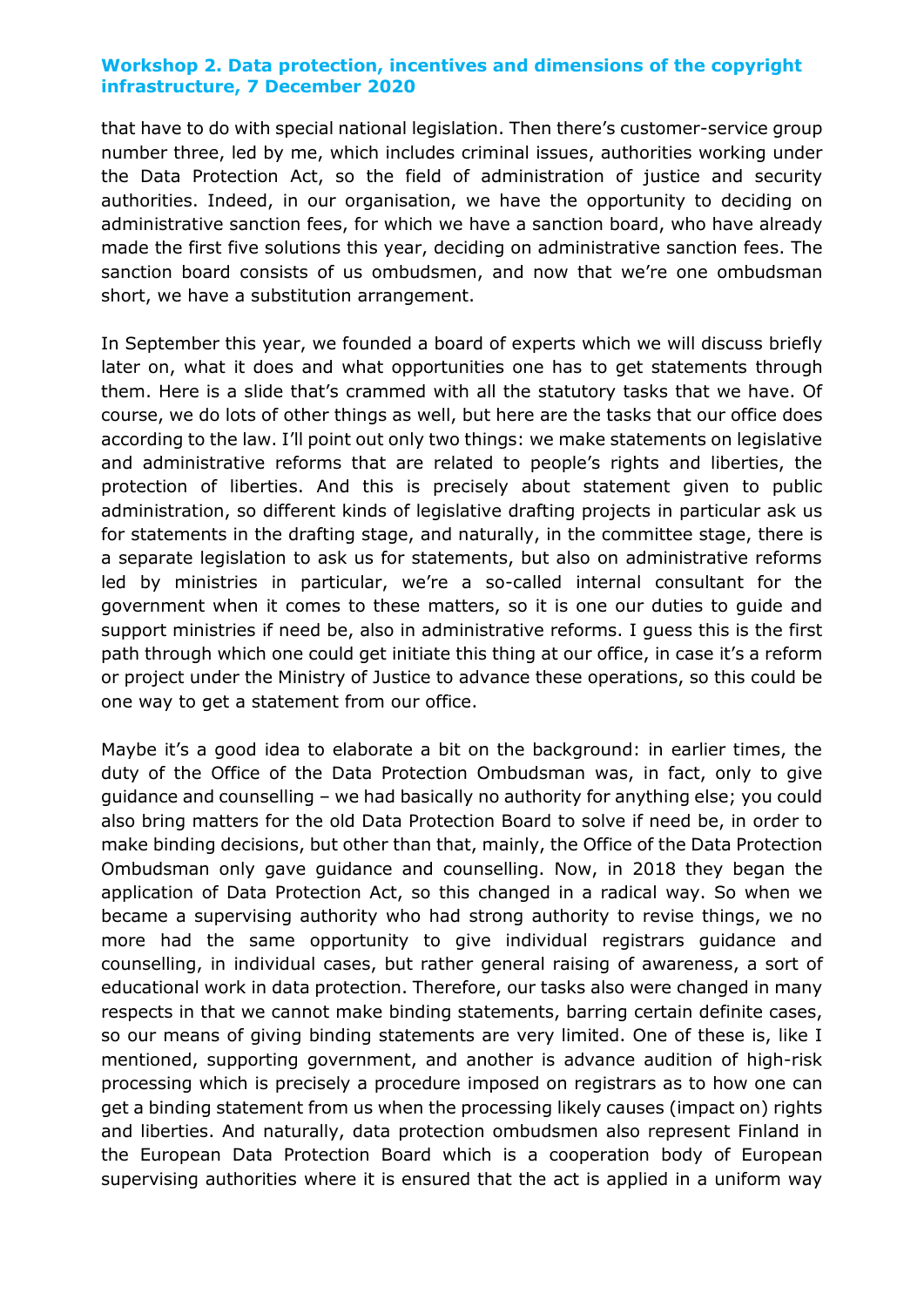all across Europe, and that's largely where they make the instructions, recommendations, procedures for processing personal data, so the guidance given in Europe is mainly prepared by the European Data Protection Board and made in cooperation by the supervising authorities there. (So the Finnish data protection ombudsman, too), has much more limited chances to give even general guidance in individual cases, for it is mainly done in a uniform way so that all supervising authorities act in similar ways. The European Data Protection Board has made quite a lot of these instructions. So that's where one can get an extensive amount of instructions for different kinds of situations, but this is the radical difference from the earlier operational model in Finland, in which it was precisely the data protection ombudsman who made different kinds of instructions and guides, and now all this has been delegated to the European Data Protection Board. We have to work within the limits set by the European cooperation. Naturally, as is the case with authorities normally, we set goals for a couple of years' period, and out of our recent goals, I guess it is good to highlight the central one, so it is one of our 2021-2024 goals to make sure that data protection would be realised in administrative reform and digitalisation projects, and this is one of our main themes that we're trying to advance.

Not knowing the background and whether this is actually a project by the Ministry of Education and Culture or whether it's supposed to become such a project, whether that's the correct channel to bring this for the data protection ombudsman to process, so let's discuss briefly the other channel, which is a means for registrars to get a binding statement. The background is that registrars must – before they start processing personal data – always assess the risks related to the processing of personal data. Impact assessment is a mechanism in the Data Protection Act that seeks to help in following the demands of data protection legislation and documenting it. So one must identify what data one is processing, for what purposes, what risks it may have with regard to the rights and liberties, and seek to minimise the risks related to that. The assessment always has to be continuous, but in certain situations, act-following, a more rigid risk-assessment mechanism, so impact assessment has been made obligatory when it presents a high risk to people's rights and liberties, and there are some definite situations in which one has to do it, so when you're using new technology, processing data related to criminal sentences or special personal data groups, such as health data, political opinions, freedom of religion, sexual orientation, processing personal properties with the aid of automatic data processing, systematically, and with automatic decision-making or supervising (a general area) in a systematic and large-scale manner – in these cases particularly one must do impact assessment. Of course, there are some other field-specific situations, but I don't think they're relevant here.

Once finished with the impact assessment, which is kind of an obligatory preliminary stage before one can send us a prior consultation request, and once it has been assessed that it's not possible to minimise all the pertaining risks on your own, once can consult us in advance. Due to prior consultation, we give the registrar or the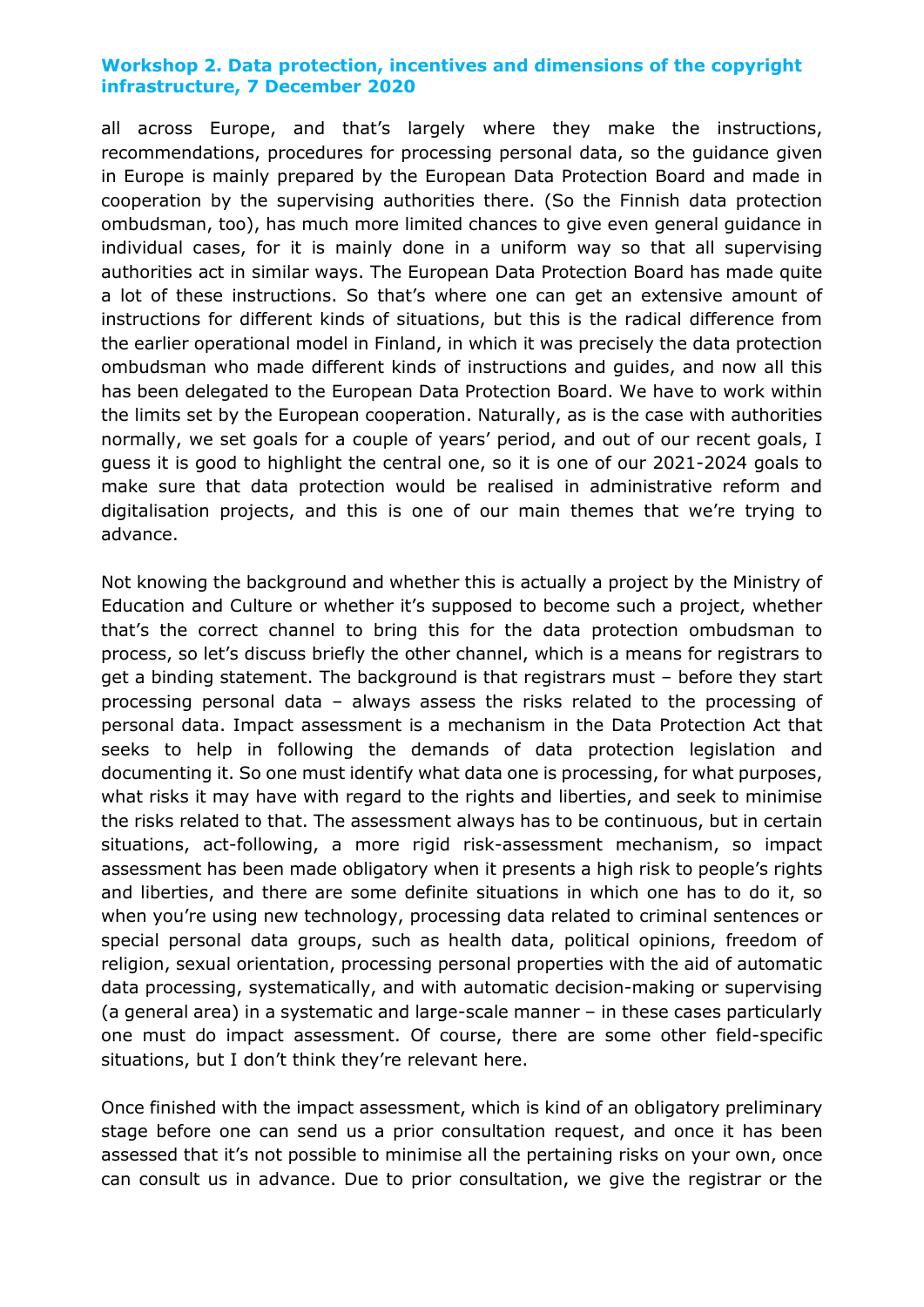processing party written instructions that you have to follow in order to lower the risk and to follow the Data Protection Act. You must follow the instructions before you start processing personal data. I must stress that this is the duty of the registrar, to identify who the registrar is, who has to do the impact assessment and get the prior consultation started. It is only the registrar who can approach us through this channel. What's more, I understand there has been discussion on our board of experts and whether it would be possible to get a statement from them, and I'll briefly describe their tasks. Like I said, in September, we set up a board of experts for the first time, and they give statements on significant issues pertaining to application of legislation regarding personal data processing – requested by the Data Protection Ombudsman. So it's precisely an organ of experts that relies on the activities of the Office of the Data Protection Ombudsman that only gives statements when requested by the ombudsman. The members and the chairperson have been chosen, and they meet up when invited by the chairperson, associate professor Riikka Koulu. Every member is an expert external to the Office of the Data Protection Ombudsman. The board has no formal decision-making power: it purely gives statements that support the activities of the Office of the Data Protection Ombudsman – on specific areas of expertise that have been requested. Like I already mentioned earlier, there is a significant difference between this one and the earlier Data Protection Board that was active from the end of the 1990s until 2018 and that was precisely the only organ making binding decisions when it came to processing of personal data. Those operations have, indeed, been discontinued, and there is no more a board in existence with such authority, for almost all their duties were delegated to the Office of the Data Protection Ombudsman. The board of experts' role now is only to bring in broader expertise from relevant fields, which enables having discussions with businesspeople, academics, and the third sector on issues that the Office of the Data Protection Ombudsman has to solve. I think that concludes my brief description of our duties through which one could get statements from us. Thank you, I am open to questions.

S: Thank you very much for the presentation, Jari Råman; I'm sure this helped us to understand a bit better what the Office of the Data Protection Ombudsman and their role currently is, for it has changed significantly from what it used to be, and on the other hand, what kinds of options there are to get an assessment of the impact of the data protection legislation on the opening of data. Currently, no clear decisions have been made as to how one should go about getting such a statement. But the starting point in the end is that the registrars, as well as the holders of the artwork and author data, and in most cases, collective management organisations, like any other companies, they manage personal data in accordance with the Data Protection Act in the best way possible, but the question is indeed how it is linked with the data infrastructure development once one starts sharing data more broadly or opening up interfaces, so to speak, for reuse of data, and this – in turn – is linked with the legislation: data infrastructures are developed in the EU, and one of the basic elements of the EU data economy is that data can be shared and that one can get benefits from it and make the EU grow with it. So in one sense, I guess there